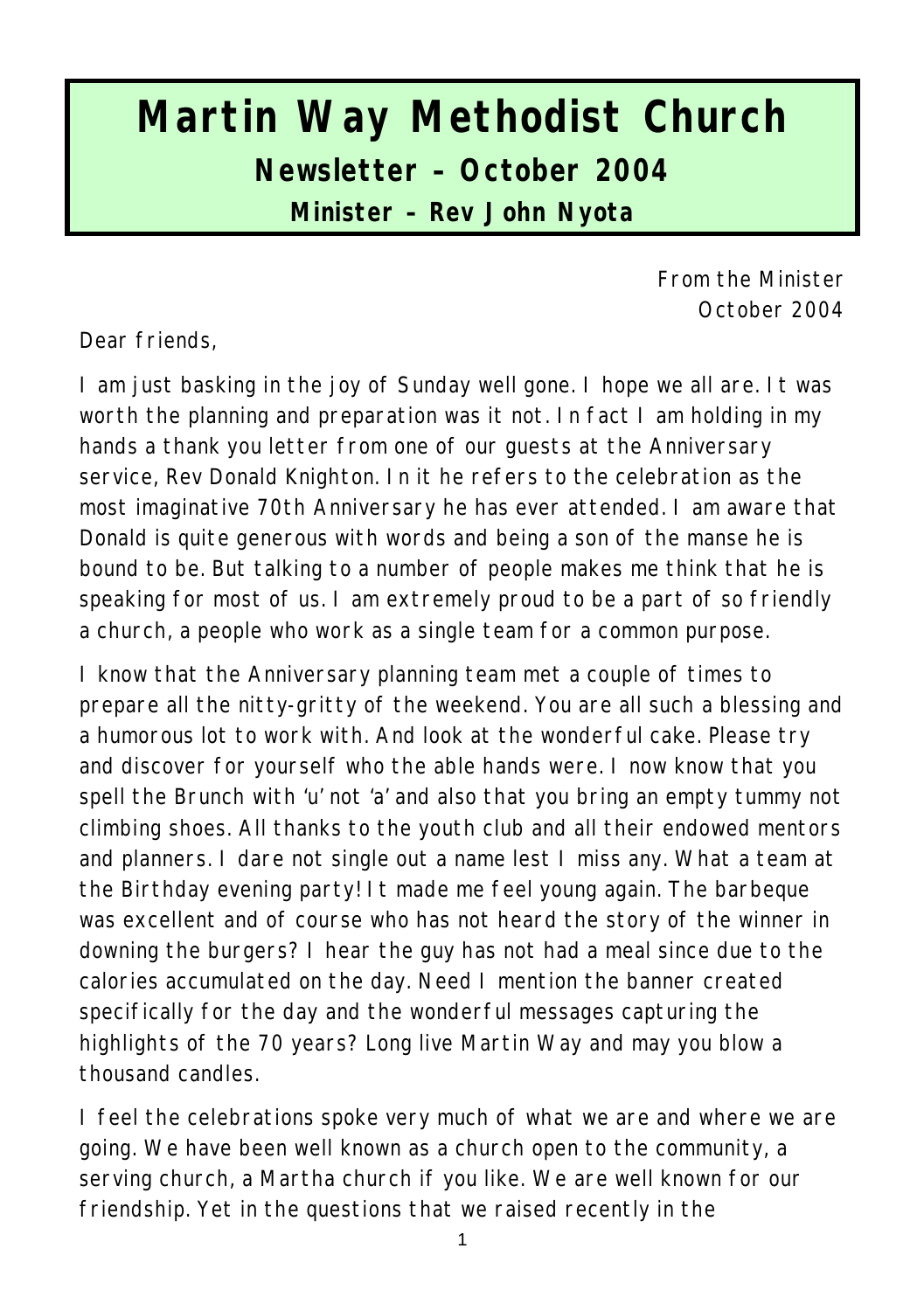questionnaires many have expressed the need for us to do more. The four words that have come out that we need in laying the foundation for our next 70th anniversary are, SOFA i.e. **S**piritual Personal growth, **O**utreach, **F**riendly and Familial and **A**ll Age Involvement. Nothing new in fact but emphasis of our niche so that we can move forward fully aware.

I anticipate to hear phrases like *"How is your SOFA?"*, or *"Welcome to our SOFA group*", etc. We are putting **"S"** at the centre of all that we do. We want everyone to feel a sense of being welcomed and assimilated into the family, a place where everyone despite their age feels valued and respected. It is a place where everyone leads today and not a leader of tomorrow. It is a place where everyone is reaching out to other people in the area with the love of Christ. A place that Gandhi would say, "I like their Christ because I see him in them in action." Who said that this has not been happening? What we are saying is we have a target and can evaluate ourselves not to ride on a guilty trip but so that we may know what to do next.

I am really excited about this and even though I might have changed the geography by the time of the 140th anniversary there will be witnesses around to say who laid the foundations. Any stone we lay let it be one that propels us forward not backward. Let it be one that includes not excludes. Let it be one that celebrates the warmth of each other not one that tolerates. That is Martin Way of the future. Proud of its past but bound for the future. It is, if you like, not just a theatre of dreams, but more so a place where dreams and desires of connectivity with the supernatural are realised, to the glory of God. So may we capture the motivation from the overflowing joy of the anniversary to step forward and move this church ahead. And all the people of God shout Amen! And the Pastor says Amen. Let it be so!

*Nyota*

#### **QUOTE – UNQUOTE 1**

It is easier to become a Christian when not one than it is to become a Christian when already one

*Soren Kierkegaard*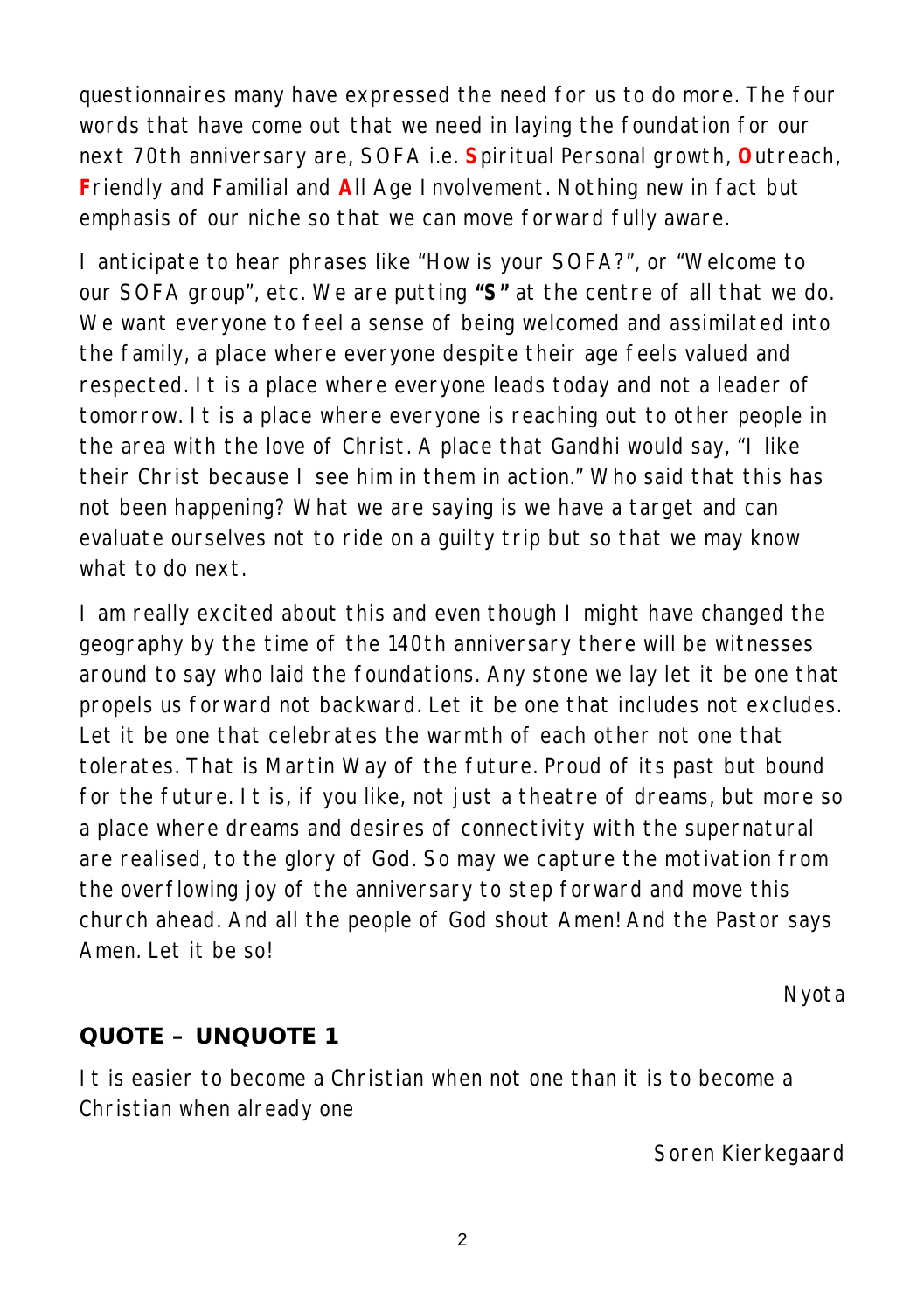# **7OTH CHURCH ANNIVERSARY CELEBRATIONS**

Many thanks to everyone who contributed to the success of a most joyful and memorable weekend of the 70th Church Anniversary celebrations.

Saturday began with a splendid Big Brunch when we met many old friends from far and near for talk and happy reminiscing. We could also browse over a display of photos of past events. That evening was great fun for everyone, starting with a "Tick Tock" special for old and young, which loosened us all up and got us ready for Paul Harvey and his puppets, followed by supper and the lighting of the candles on the birthday cake. For some of us the highlight was the line dancing – adults and children 'heeling and toeing' with gay abandon and increasing merriment ending in a glorious and happy confusion

#### *Rosemary Keen*

Having missed the Big Brunch & Party on Saturday 11th Sept (due to our late return from holiday) Maralyn and I made sure that we got to the celebrations on the Sunday. From the Service in the morning until after the afternoon Communion in the open air we were there.

The Morning Service was led by our own Minister John Nyota and helped by Rev Donald Knighton [a past Minister at Martin Way (1968)]. At the opening of the service fifteen representatives from the various Church activities brought forward the squares of material which had been decorated by each group. These were then whisked away and reappeared at the end of the service as a superb banner. During the service Jean Gear told of some of the events and happenings that have taken place over the last 70 years.

Following a most welcome cup of coffee after the service we made our way to Horton Country Park for a most enjoyable Barbeque lunch. The weatherman had said that the rain and wind would be with us all day but he was only partly right, it was windy but the rain held off until it was time for our open air Communion but that was only a very short shower.

35 adults and 15 children took Communion and after we had yet more food (home made cake and tea) we all went home. The day had been a very enjoyable occasion and we look forward to the next Church Anniversary.

*Tony & Maralyn Loft*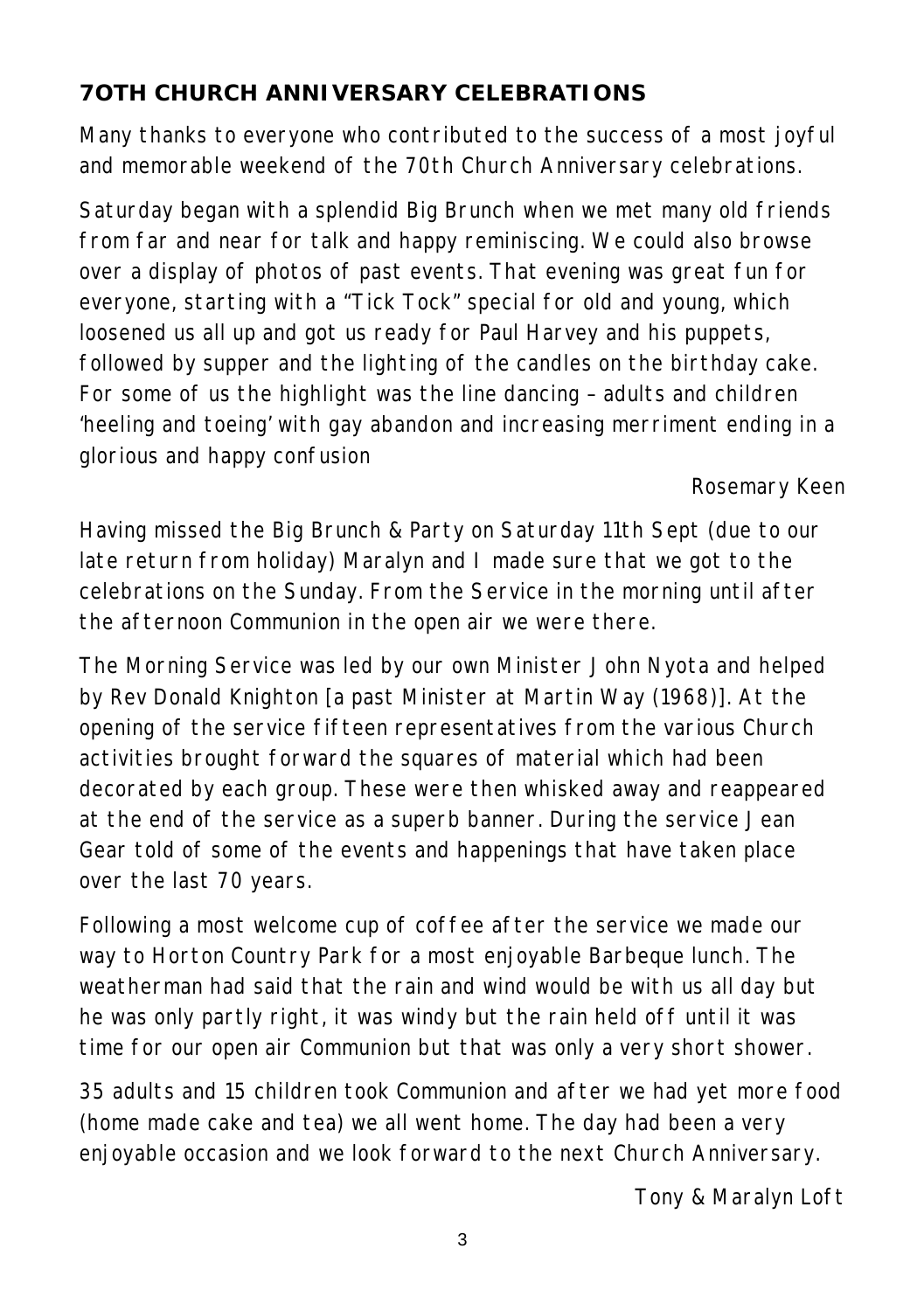# **THOUGHT FOR THE MONTH – OCTOBER**

Since last month the news had been dominated by acts of terrifying evil in Russia. Firstly two passenger planes were blown to smithereens soon after take-off, killing all on board. Terrible as that was, it almost paled into insignificance in comparison with the hostage taking and the ensuing massacre in the school in Beslan. The horror of that was intensified by the number of children involved. It was heart-rending to see the anguish on the faces of those awaiting news and then came the grief, bursting like a flood, as the dead and injured were brought out.

People may well ask, "Where was God in all this?". The answer is that he was there, suffering with those who suffered, grieving with those who mourned. God is not only with us in the good times. He is with us at ALL times, no matter how traumatic they may be. God gave us all the gift of free will. That gift, like all of God's gifts, can be used in the way he would wish or in ways which are contrary to his wishes. We can choose to love or to hate, to save lives or to kill, to bring joy into the lives of others or to bring misery, grief and despair We may wonder why people were led to commit such terrible acts.

What motivated them? But we should also think about the source of all the compassion, concern and live which was felt by millions of people all over the world as they saw the events on their television screens or read about them in their newspapers.

What was done was clearly against God's will, but often he will bring good out of evil and his love will somehow shine through even in the darkest places and at times when human nature sinks to its very lowest level.

*Bill Cox*

## **QUOTE – UNQUOTE 2**

A society conceived and brought forth for the preaching of the gospel must have an inexhaustible capacity for breaking bounds; if it ceases to do this, it is ready to perish.

*John V Taylor*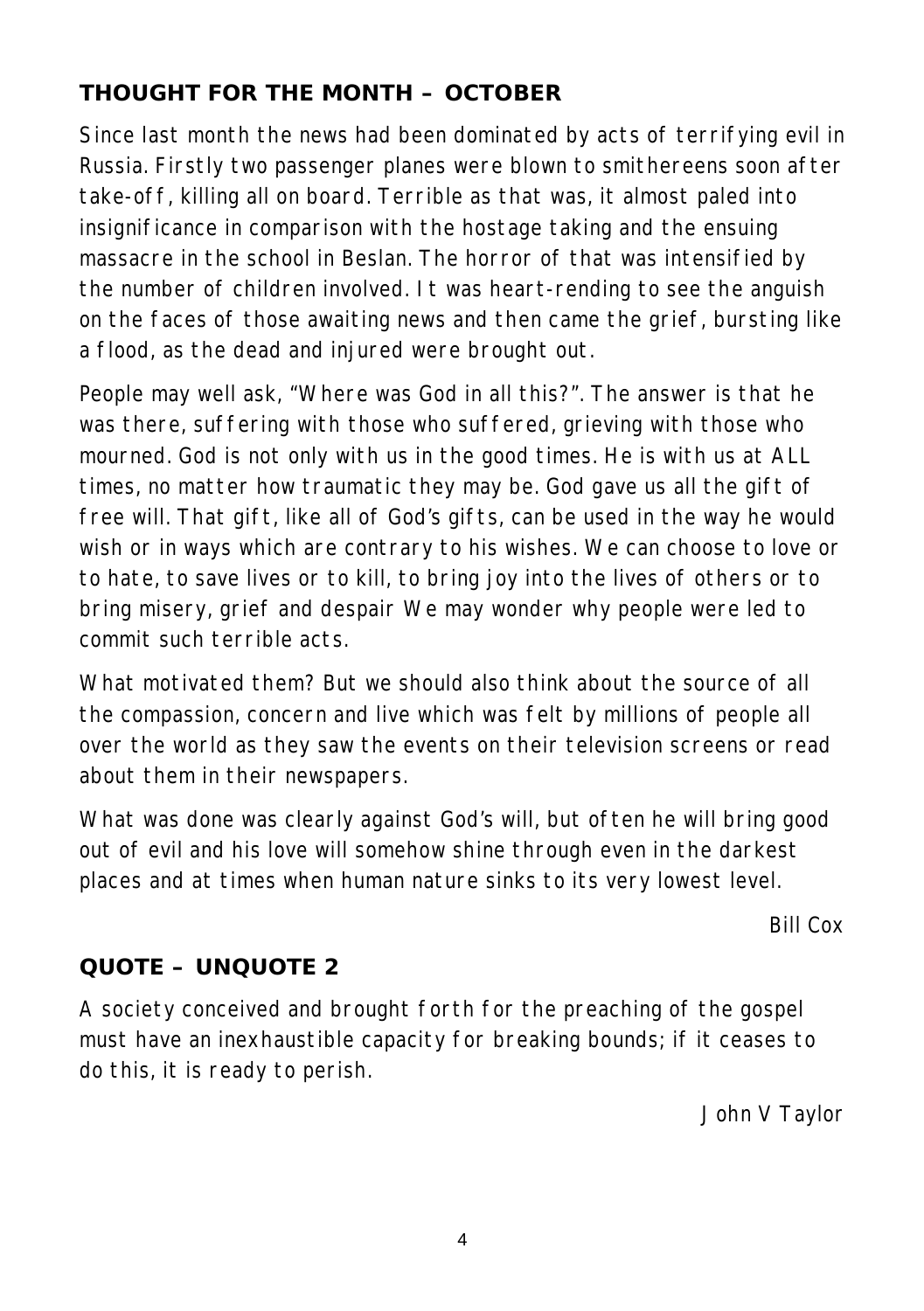## **TEN LITTLE METHODISTS**

Ten little Methodists went to church when fine, but it started raining and then there were nine.

Nine little Methodists stayed up very late, one overslept himself, and then there were eight

Eight little Methodists on the road to Heaven, one joined a rambling club, and then there were seven.

Seven little Methodists heard of Sunday 'flicks', one thought he'd like to go and then there were six.

Six little Methodists kept the place alive, till one bought a televsion then there were five.

Five little Methodists seemed loyal to the core, the minister upset one, and then there were four,

Four little Methodists argued heatedly over forms of worship and then there were three

Three little Methodists sang the service through, got a hymn they didn't know and then there were two.

Two little Methodists disputed who should run the next coffee morning and then there was one.

One faithful Methodist knowing what to do

Went and visited a friend and then there were two.

Two sincere Methodists went out to seek two more,

So their numbers doubled and then there were four.

Four keen Methodists simply couldn't wait, till they found four others, and then there were eight.

Eight eager Methodists searching round for souls,

Praying, working, caring, drew others in by shoals,

Shoals and shoals at every service cramming every pew,

O Lord, supply this grace and zeal here in our Church too.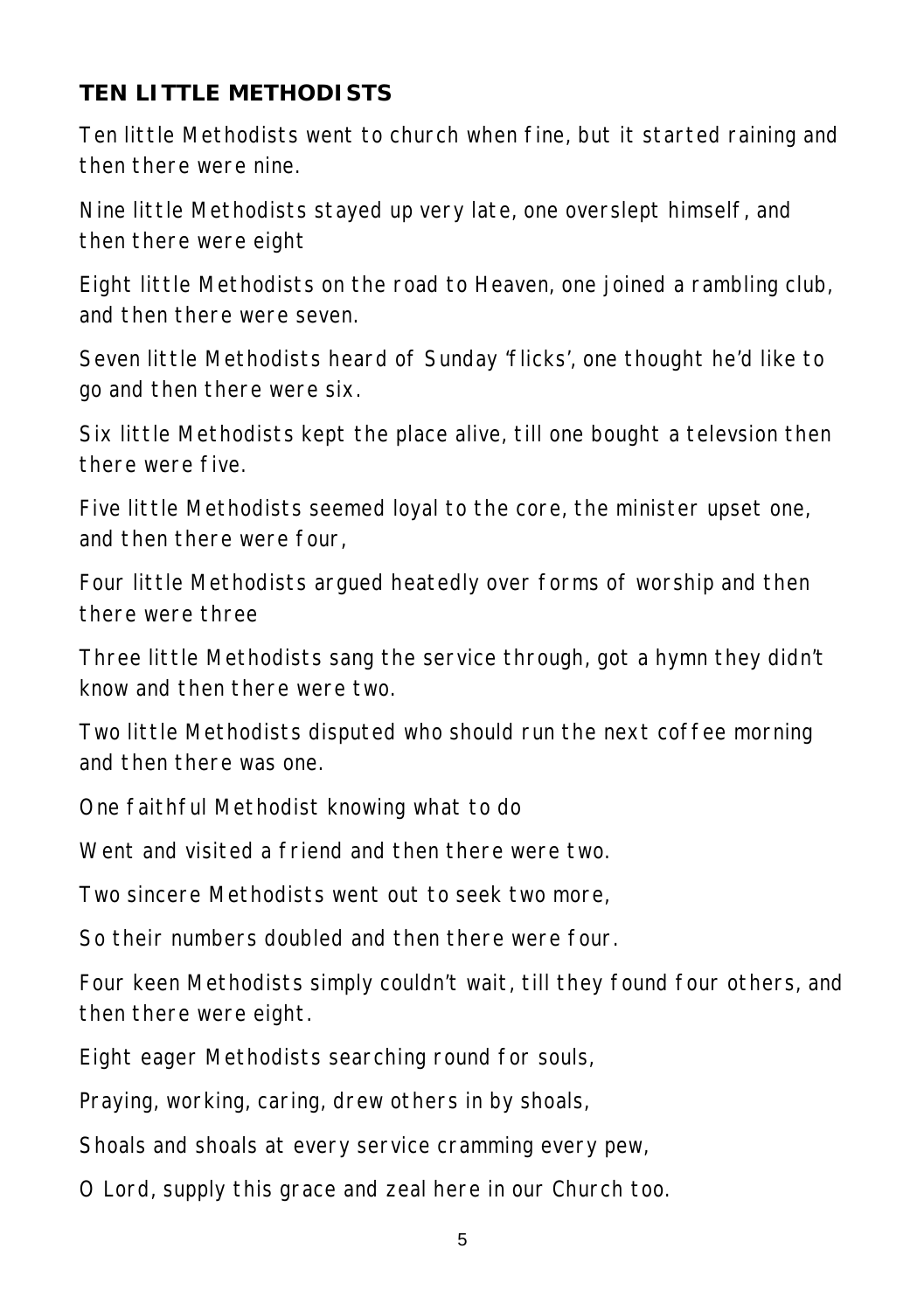# **QUOTE – UNQUOTE 3**

 "Today, science has brought all the different quarters of the globe so close together that it is impossible to isolate them one from another. Today, we are faced with the pre-eminent fact that, if civilization is to survive, we must cultivate the science of human relationships"

*[From a speech, nearly sixty years ago, by President Franklin D Roosevelt written the night before he died and which was to be delivered on13 April 1945 in observance of Jefferson Day]*

#### **QUOTE – UNQUOTE 4**

It is sometimes said that conduct is supremely important and that faith helps it. The truth is that worship is supremely important and conduct tests it.

*William Temple*

## **QUOTES FROM OUR ARCHIVES - OCTOBER**

**2 October 1936**

The chairman was asked to give occasional reminders to the congregation advocating new membership for the Weekly Envelope system

#### **11 October 1943**

Request from Youth Club for permission to include dances on their social evening programmes … socials were held at about 4-6 weekly intervals and dances would be a small part of the programmes: permission given subject to Conference restrictions and orders

#### **21 October 1946**

23 young people had responded to Rev. Gostelow's call to dedicate their lives to the service of Christ. With the assistance of Miss D Maggs and Miss G Williams he proposed holding discussion with these young people once a fortnight. These meetings would take place after the Sunday evening services. He thought that after a six months course they would be ready for Junior Membership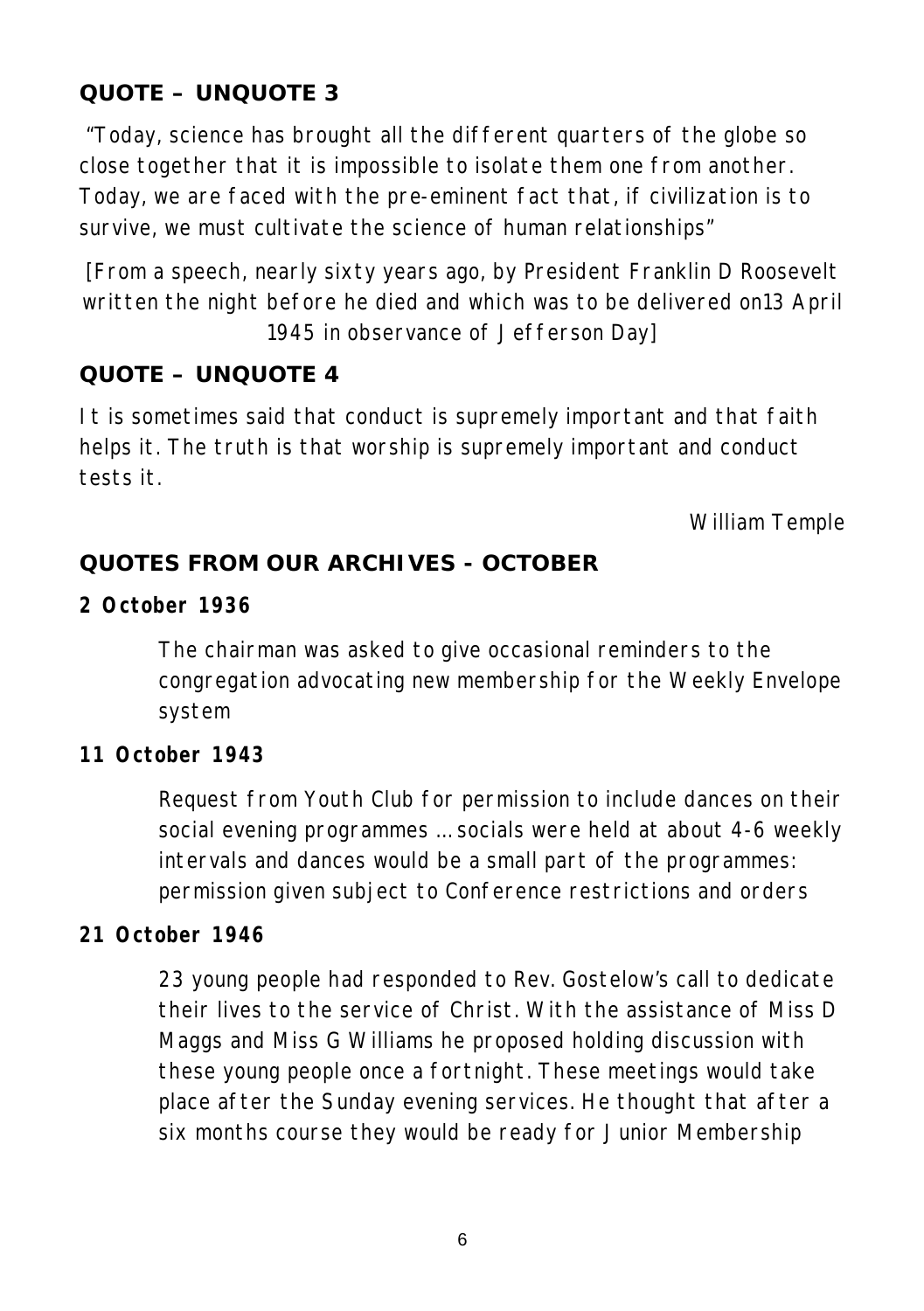#### **30 October 1950**

The Scout hut was in the course of erection

#### **9 October 1958**

The Scout troop had won the District Swimming Gala Trophy

The chairman referred to the proposal to hold a series of "Family Services". One such service was being arranged for December 14th (evening). It was contemplated that they might be held about once a quarter

## **FREE!! PHILOSOPHICAL ADVICE**

No matter how big your mistake, remember one billion Chinese know nothing about it.

If you cannot become wiser, try to be older.

Don't have so many irons in the fire that you put it out.

## **HARVEST FESTIVAL**

This year we are supporting Broadway a charity which runs Manor Place, a 34-bed purpose built project for women aged 16 and over from Lambeth, Southwark and Lewisham. It provides a direct access hostel and on-site second stage flat-lets. Manor Place seeks to provide every single woman with the support and guidance to enable them to find and keep a home. The project seeks to do this by enabling women to gradually reduce their support needs as they move from daily contact within the hostel to more infrequent support within the flat-lets where they can 'practice' living independently before using Broadway's accommodation referral services to move into a home of their own.

## **PANTO TIME**

## **Snow White and the Seven-Dwarf Brothers**

Penny Osborne's father 'Bernard Doswell' has written a pantomime for us to perform at Martin Way during the February half term 2005 (17th-19th Feb) . There will be a read-through on 7 October at 7.30pm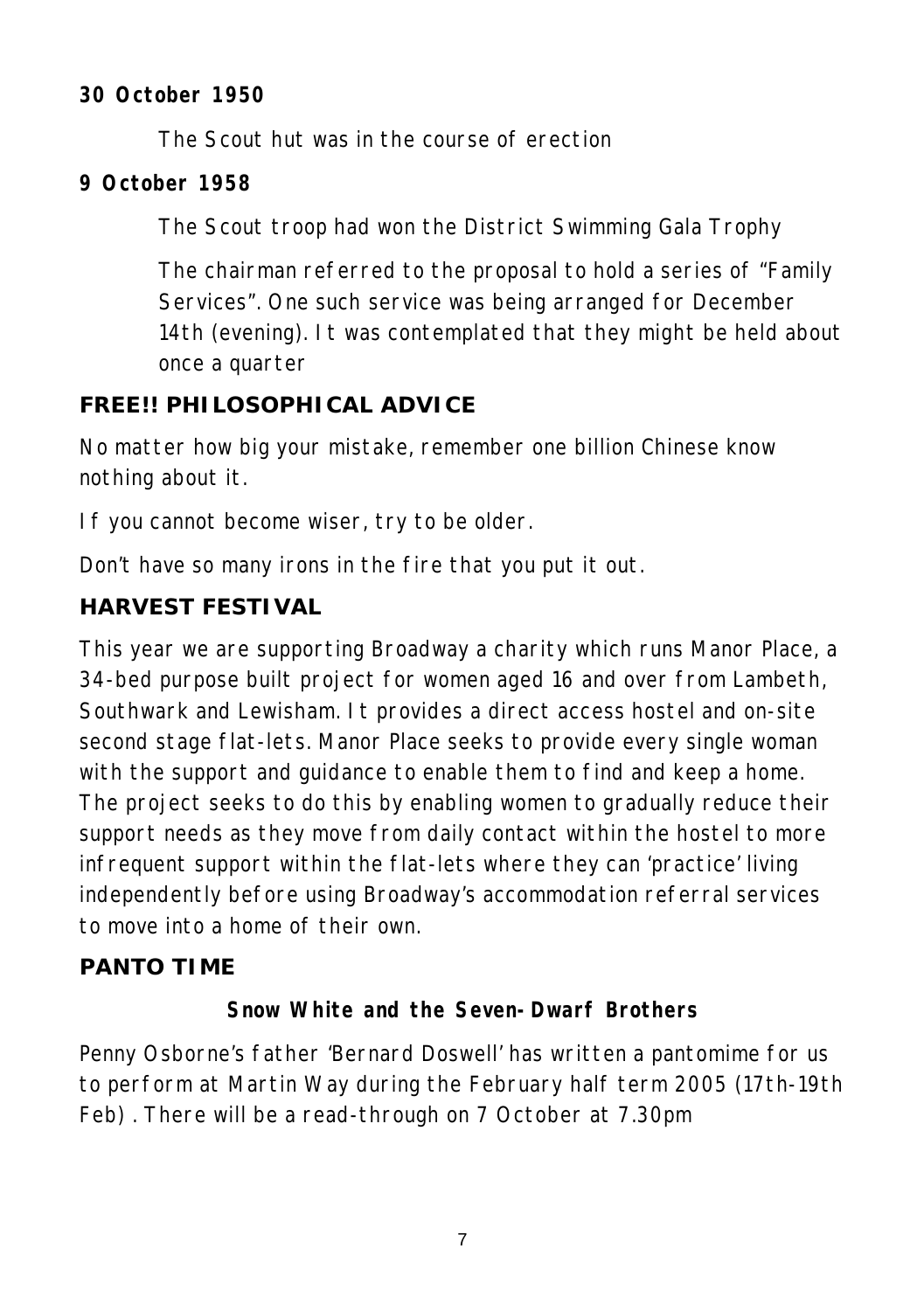# **EVERY LITTLE COUNTS**

Thanks to all who support me by buying my marmalade, pickled onions, books etc, As a result I have been able to send £100 to St. Raphael's Hospice and still have some left to make a donation to our Church Anniversary. I'll do my best to keep supplies on hand. Please keep on buying!Bill Cox

# **70TH ANNIVERSARY BOOKLET**

This 18 page illustrated booklet has been put together with the assistance of a few of the more mature members of the congregation, to share their memories of the early days of Martin Way.

Donations are asked for church funds or copies may be obtained from Rosemary Keen for £1 post free – write to

Martin Way, Methodist Church, Buckleigh Avenue, SW20 9JZ